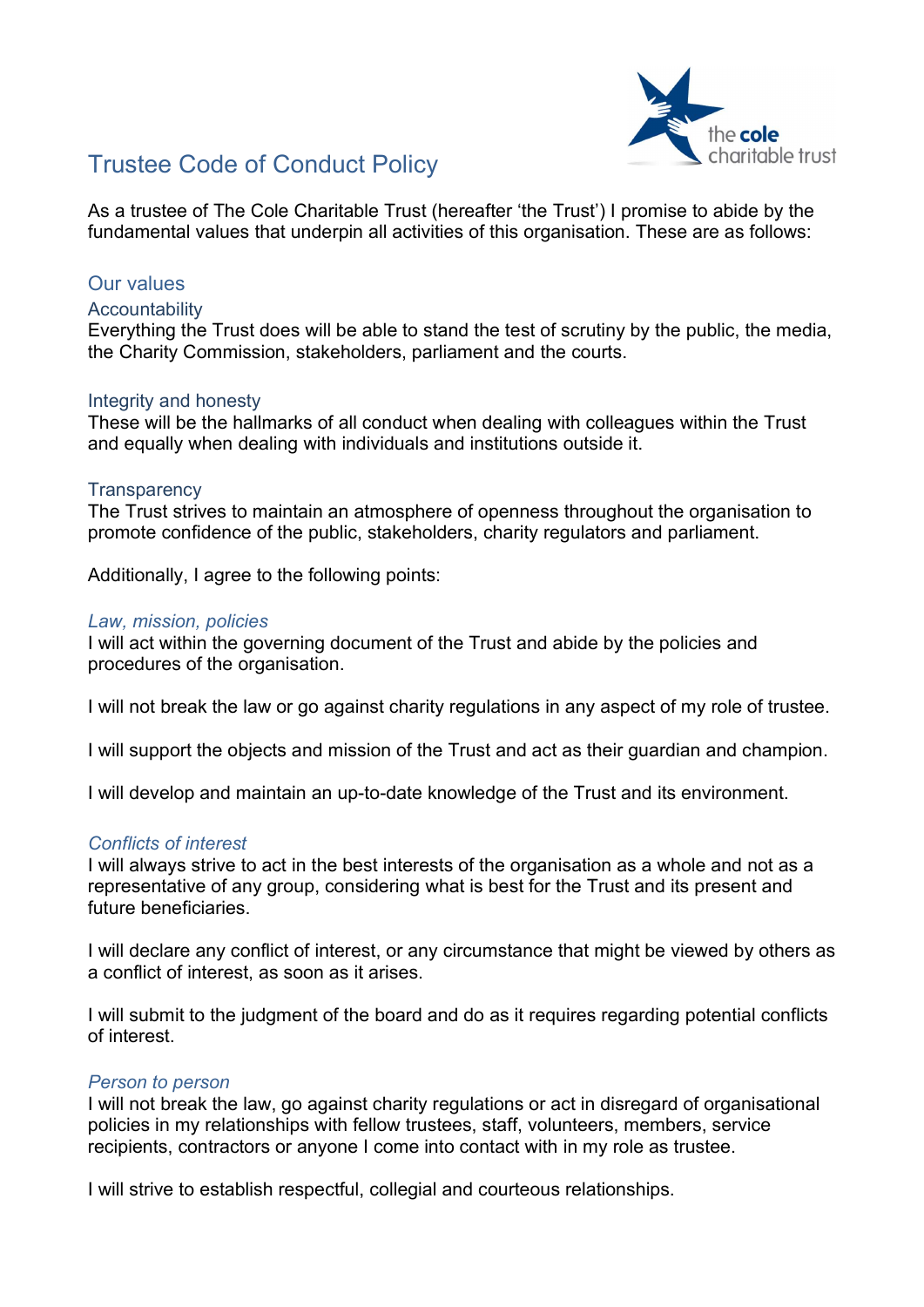## Protecting the organisation's reputation

I will not make public comments about the organisation unless authorised to do so.

Any public comments I make about the Trust will be considered and in line with organisational policy, whether I make them as an individual or as a trustee.

When I am speaking as a trustee of this organisation, my comments will reflect current organisational policy even when these do not agree with my personal views.

When speaking as a private citizen I will strive to uphold the reputation of the organisation and those who work in it.

I will respect organisational, board and individual confidentiality.

#### Personal gain

I will not personally gain materially or financially from my role as trustee, unless specifically authorised to do so, nor will I permit others to do so as a result of my actions or negligence.

I will use organisational resources responsibly. I will document expenses and seek reimbursement according to procedure.

I will not accept gifts or hospitality without the prior consent of the chair.

#### In the boardroom

I will strive to embody the principles of leadership in all my actions and live up to the trust placed in me by the Trust.

I accept my responsibility to ensure that the Trust is well run and will raise issues and questions in an appropriate and sensitive way to ensure that this is the case.

I will abide by board governance procedures and practices.

I will strive to attend all board meetings, giving apologies ahead of time to the chair if unable to attend.

I will study the agenda and other information sent me in good time prior to the meeting and be prepared to debate and vote on agenda items during the meeting.

I will honour the authority of the chair and respect his or her role as meeting leader.

I will engage in debate and voting in meetings according to procedure, maintaining a respectful attitude toward the opinions of others while making my voice heard.

I will accept a majority board vote on an issue as decisive and final.

I will maintain confidentiality about what goes on in the boardroom unless authorised by the chair or board to speak of it.